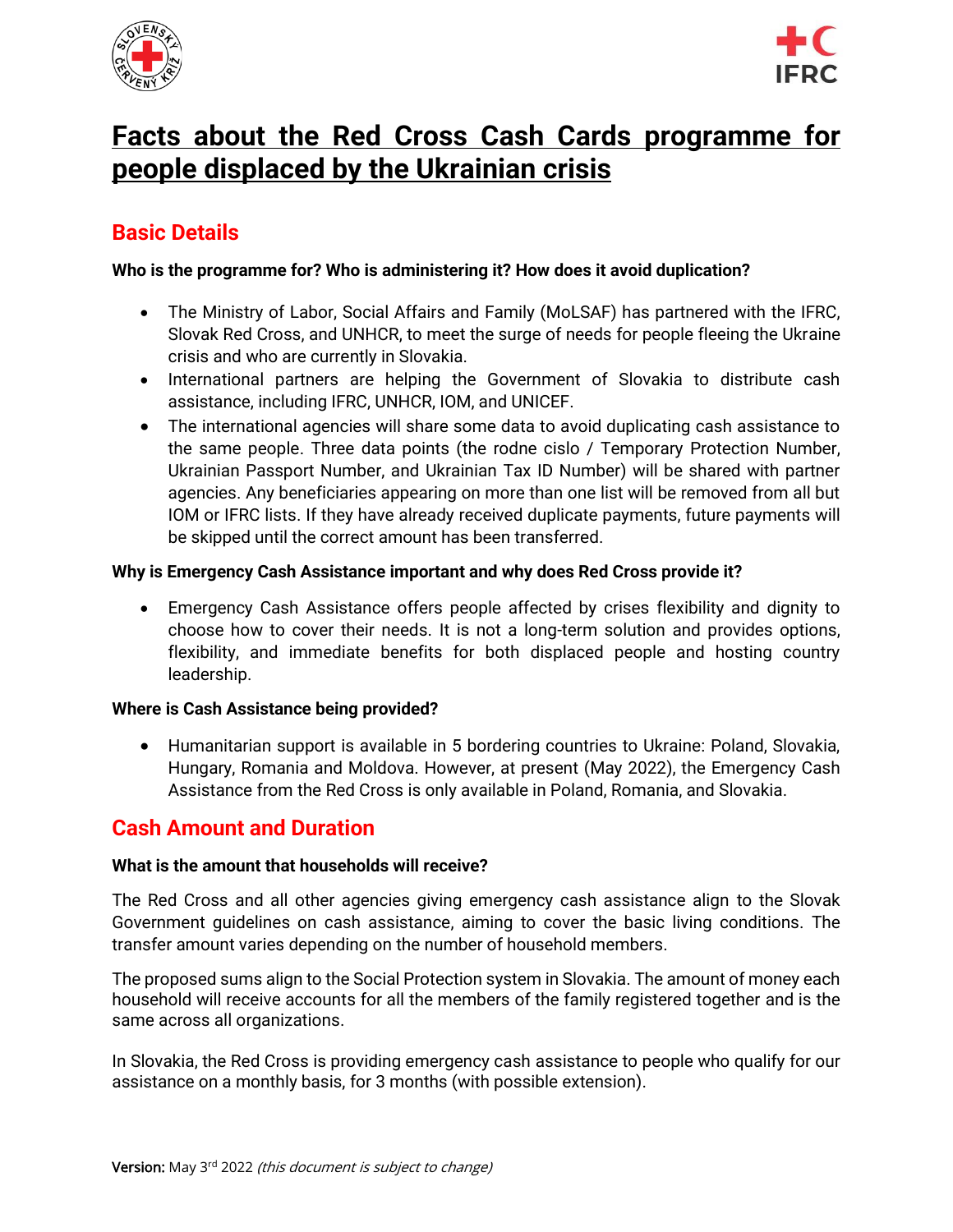



## **Eligibility**

#### **Who is eligible to receive Emergency Cash Assistance and why?**

Currently, Red Cross Cash Assistance is provided to Ukrainian and non-Ukrainian people who have been displaced by the Ukrainian crisis, regardless of whether they hold Temporary Protection status, and meet the selection criteria:

- 1) The household was displaced from its place of regular residence due to the conflict in Ukraine **AND**
- 2) Nobody in the household is currently receiving income **AND**
- 3) The household fulfills at least **ONE** of the following vulnerability criteria:
	- Single-headed household with one or more dependents (children aged 0-17 years or people aged 60 or older)
	- Elderly headed household (60 or older)
	- Household with one or more person with special needs
	- Household with one or more pregnant women
	- Women travelling alone/unaccompanied
	- Head of household unable to read or write in any language
	- Household belongs to an ethnic minority group (for example, Roma community)
	- The household has a member that self-identifies as a person fleeing from sexual and/or gender-based, family or intimate partner violence

We are prioritizing the most vulnerable groups from those who are displaced by the Ukraine Crisis. For safety purposes, we do not distribute cash assistance to minors/children.

#### **Can non-Ukrainians receive Cash Assistance from the Red Cross?**

Currently, Red Cross Cash Assistance is provided to Ukrainian and non-Ukrainian people who have been displaced by the Ukrainian crisis and meet the selection criteria.

### **Money access**

#### **How is the Red Cross emergency cash assistance provided?**

- Beneficiaries receive a Visa card. They do not need a bank account to access the funds.
- The Visa card works in Slovakia and most other European countries. It does not work in Ukraine.

#### **When are the funds available?**

• The card is activated within one week after being distributed. For the subsequent transfers, beneficiaries receive a message notifying them when the next monthly transfer is available.

#### **Where can the card be used?**

• The card can be used to make purchases in shops, and withdraw money from ATM.